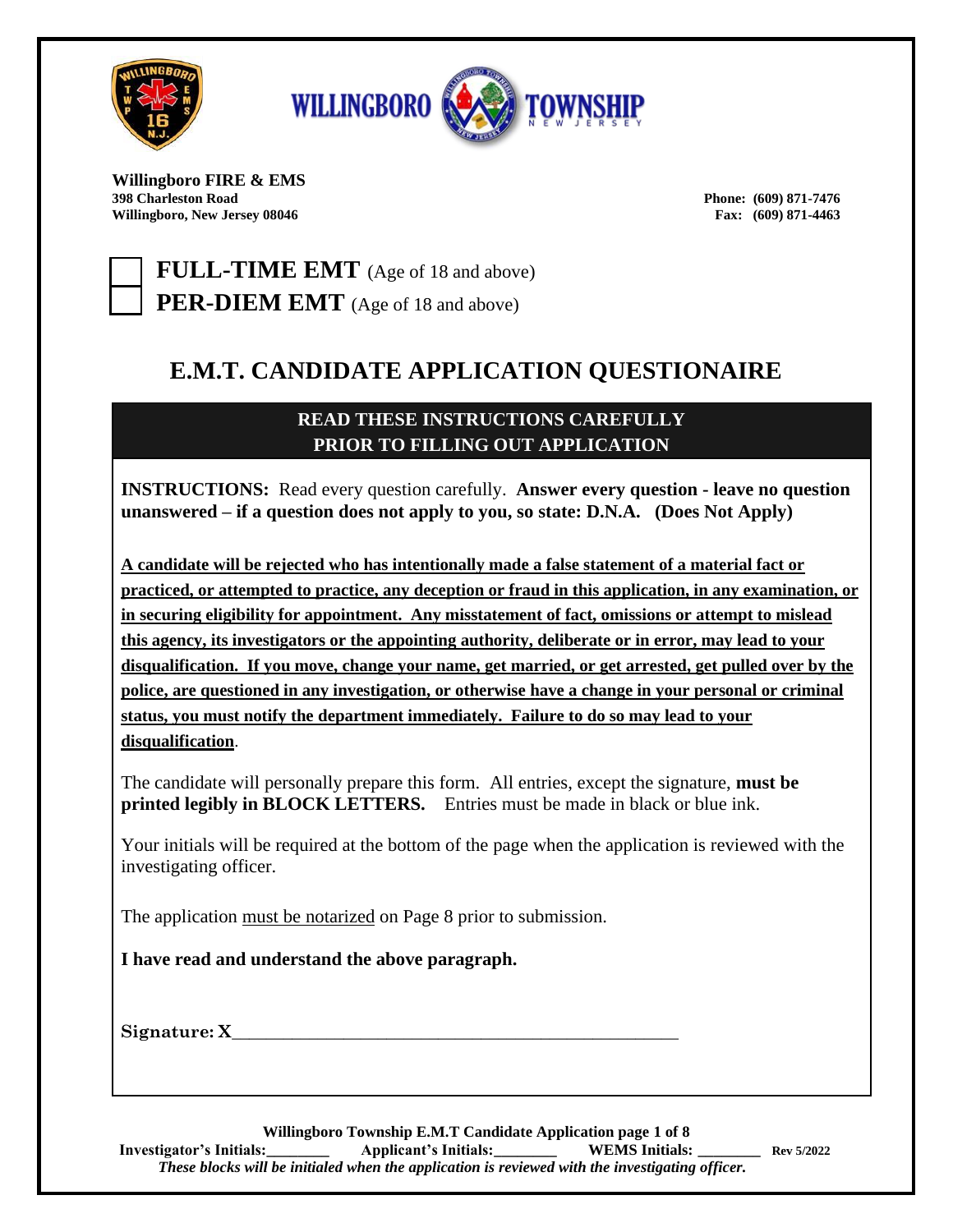# **A. PERSONAL DATA / CITIZENSHIP**

| Last                                                                                                                                                                                       |                                                              |             | First           |                  | <b>Middle</b>          |
|--------------------------------------------------------------------------------------------------------------------------------------------------------------------------------------------|--------------------------------------------------------------|-------------|-----------------|------------------|------------------------|
| 2. Give any other names you have used or been known by, e.g., Maiden Name, Legal Name<br>Change, etc. and attach a statement giving reason(s).                                             |                                                              |             | $\mathbf{None}$ |                  |                        |
| No.                                                                                                                                                                                        | <b>Street</b>                                                |             |                 | City/Town County | State/Zip              |
|                                                                                                                                                                                            |                                                              |             |                 |                  |                        |
|                                                                                                                                                                                            |                                                              |             |                 |                  |                        |
| 5. Date of Birth: $\frac{1}{\sqrt{2}}$ Age:<br>Month / Day / Year                                                                                                                          |                                                              |             |                 |                  |                        |
|                                                                                                                                                                                            | <b>City</b>                                                  |             |                 | <b>State</b>     |                        |
|                                                                                                                                                                                            |                                                              | Weight:     |                 |                  |                        |
| 8. Eye Color:                                                                                                                                                                              |                                                              | Hair Color: |                 |                  |                        |
|                                                                                                                                                                                            |                                                              |             |                 |                  |                        |
| 10. Are you a citizen? $\Box$ Yes $\Box$ No If Yes: Native Born $\Box$ Naturalized $\Box$<br>11. If you are of foreign birth, or are a naturalized citizen, fill in the following:         |                                                              |             |                 |                  |                        |
|                                                                                                                                                                                            |                                                              |             |                 |                  |                        |
| Port or place of departure for the United States: _______________________________                                                                                                          |                                                              |             |                 |                  | $\Delta$ Date $\Delta$ |
| Port or place of entry into the United States: _______________________________Date _________________<br>If a naturalized citizen, name and address of person who sponsored you on arrival: |                                                              |             |                 |                  |                        |
|                                                                                                                                                                                            |                                                              |             |                 |                  |                        |
| 13. Petition Number: _______________Date: ______________Court: __________________                                                                                                          |                                                              |             |                 |                  |                        |
|                                                                                                                                                                                            |                                                              |             |                 |                  |                        |
| Investigator's Initials:<br>These blocks will be initialed when the application is reviewed with the investigating officer.                                                                | Willingboro Township E.M.T Candidate Application page 2 of 8 |             |                 |                  |                        |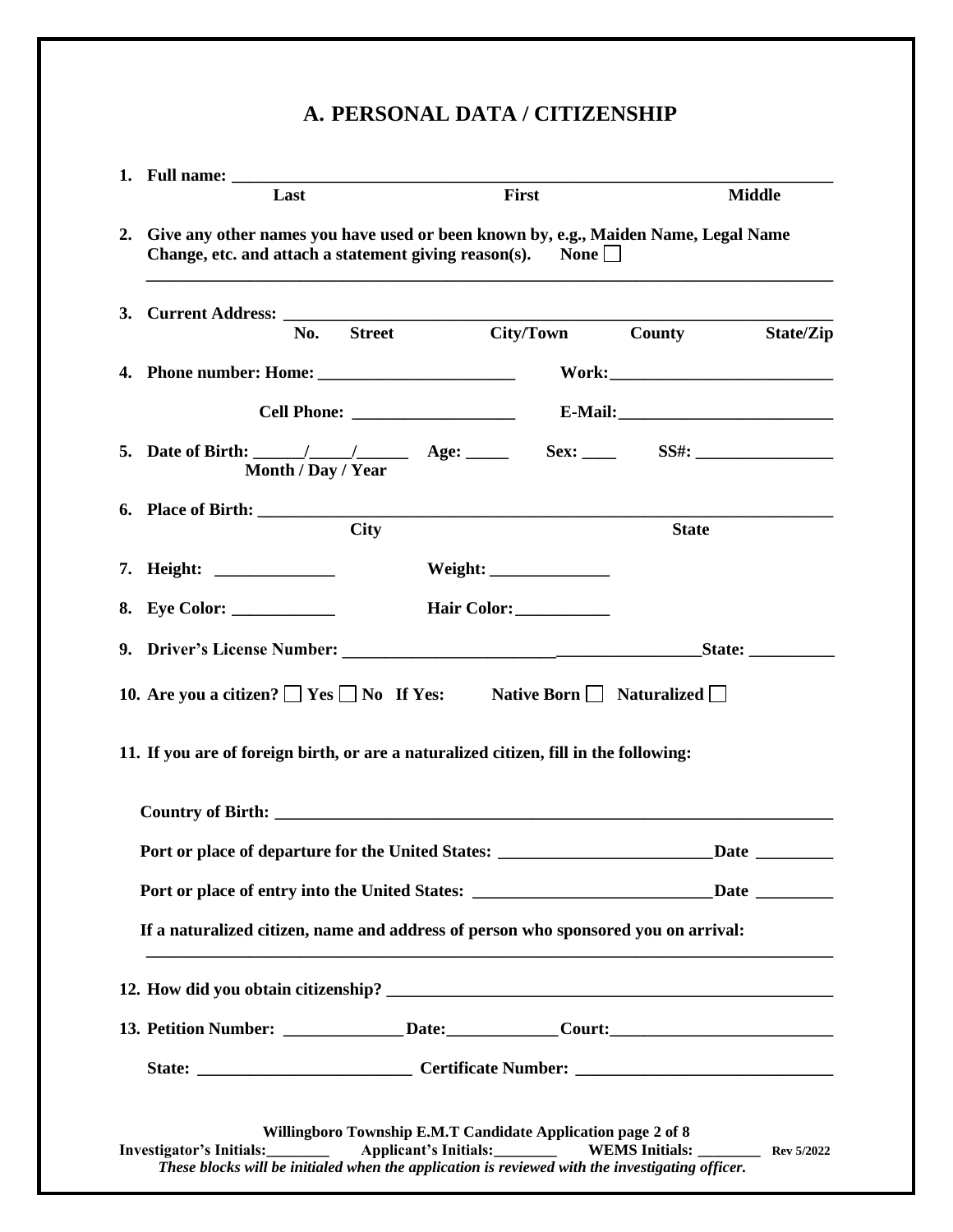# **B. EDUCATION**

### **1. List chronologically (MOST RECENT DATES FIRST) all schools.**

| School:               |              | From (mo/yr): | <b>Last Grade Term:</b> | $\Box$ Day      |
|-----------------------|--------------|---------------|-------------------------|-----------------|
|                       |              | To (mo/yr):   |                         | Evening         |
| <b>Exact Address:</b> | No. & Street | City/Town     | County<br><b>State</b>  | <b>Zip Code</b> |
| School:               |              | From (mo/yr): | <b>Last Grade Term:</b> | $\Box$ Day      |
|                       |              | To (mo/yr):   |                         | <b>Evening</b>  |
| <b>Exact Address:</b> | No. & Street | City/Town     | <b>State</b><br>County  | <b>Zip Code</b> |
|                       |              |               |                         |                 |
| School:               |              | From (mo/yr): | <b>Last Grade Term:</b> | $\Box$ Day      |
|                       |              | To (mo/yr):   |                         | <b>Evening</b>  |
| <b>Exact Address:</b> | No. & Street | City/Town     | County<br><b>State</b>  | <b>Zip Code</b> |
|                       |              |               |                         |                 |
| School:               |              | From (mo/yr): | <b>Last Grade Term:</b> | $\Box$<br>Day   |
|                       |              | To (mo/yr):   |                         | <b>Evening</b>  |
| <b>Exact Address:</b> | No. & Street | City/Town     | County<br><b>State</b>  | <b>Zip Code</b> |
|                       |              |               |                         |                 |

# **COLLEGES AND UNIVERSITIES ATTENDED**

**(List most recent attended first)**

| Address: Street Address City<br><b>County</b><br><b>State</b><br>Zip                                      |
|-----------------------------------------------------------------------------------------------------------|
| To: $1/$                                                                                                  |
| Final G.P.A. Number of credits earned:                                                                    |
|                                                                                                           |
|                                                                                                           |
| 2. Do you have a college / university degree? $\Box$ Yes $\Box$ No                                        |
| 3. Type: Certificate $\Box$ AA $\Box$ AS $\Box$ BA $\Box$ BS $\Box$ MA $\Box$ MS $\Box$ Other $\Box$ ____ |
|                                                                                                           |
| 5. If you earned quarter hours, how many earned? _______________________________                          |
|                                                                                                           |
|                                                                                                           |
|                                                                                                           |
|                                                                                                           |
| Willingboro Township E.M.T Candidate Application page 3 of 8                                              |
|                                                                                                           |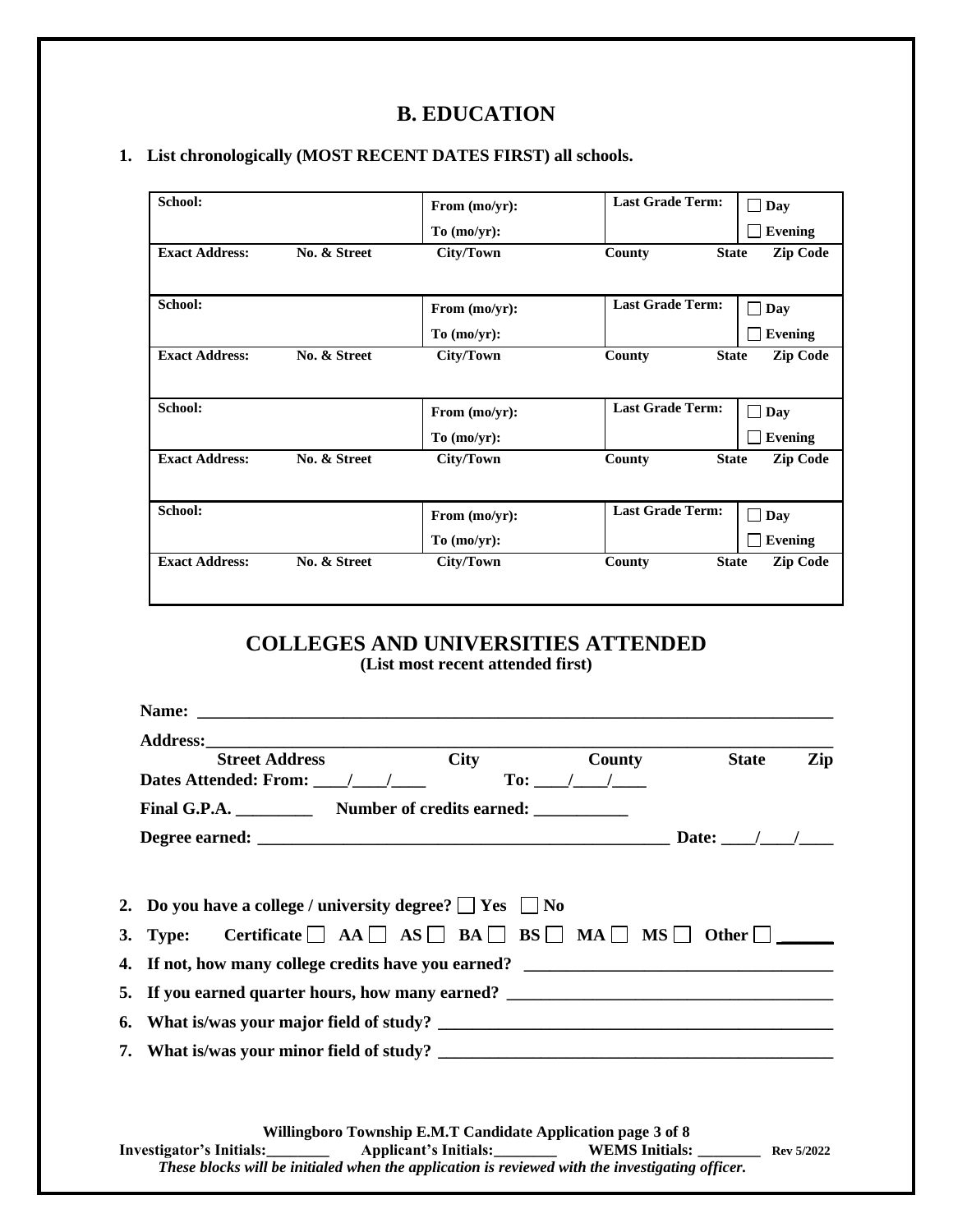# **C. MOTOR VEHICLE HISTORY**

#### **1. Have you ever received a summons or ticket for a violation of the Motor Vehicle Laws in this**  or any other state?  $\Box$  Yes  $\Box$  No If yes, insert information below:

| Date:                     | <b>Violation/Reason:</b> | Location:           |                                 |
|---------------------------|--------------------------|---------------------|---------------------------------|
| <b>Court Disposition:</b> |                          | <b>Age at Time:</b> | <b>Police Agency Concerned:</b> |
| Date:                     | <b>Violation/Reason:</b> | Location:           |                                 |
| <b>Court Disposition:</b> |                          | <b>Age at Time:</b> | <b>Police Agency Concerned:</b> |
| Date:                     | <b>Violation/Reason:</b> | <b>Location:</b>    |                                 |
| <b>Court Disposition:</b> |                          | <b>Age at Time:</b> | <b>Police Agency Concerned:</b> |
| Date:                     | <b>Violation/Reason:</b> | <b>Location:</b>    |                                 |
| <b>Court Disposition:</b> |                          | <b>Age at Time:</b> | <b>Police Agency Concerned:</b> |
| Date:                     | <b>Violation/Reason:</b> | Location:           |                                 |
| <b>Court Disposition:</b> |                          | <b>Age at Time:</b> | <b>Police Agency Concerned:</b> |

2. **Has your Driver's License or other vehicle operator's license ever been suspended?**  $\Box$  **Yes**  $\Box$  No Revoked?  $\Box$  Yes  $\Box$  No If yes, which license? **Date/s:\_\_\_\_\_\_\_\_\_\_\_\_\_\_\_\_\_\_\_\_\_\_\_\_\_\_\_\_\_\_\_\_\_\_\_\_\_\_\_Location:\_\_\_\_\_\_\_\_\_\_\_\_\_\_\_\_\_\_\_\_\_\_\_\_\_\_\_**

**Reason for suspension/revocation: \_\_\_\_\_\_\_\_\_\_\_\_\_\_\_\_\_\_\_\_\_\_\_\_\_\_\_\_\_\_\_\_\_\_\_\_\_\_\_\_\_\_\_\_\_\_\_\_\_\_**

- **3. Was your Motor Vehicle Registration suspended?**  $\Box$  **Yes**  $\Box$  **No** Revoked ?  $\Box$  **Yes**  $\Box$  **No Date/s: \_\_\_\_\_\_\_\_\_\_\_\_\_\_\_\_\_\_\_\_\_\_\_\_\_\_\_\_\_\_\_\_\_\_\_\_\_\_\_Location:\_\_\_\_\_\_\_\_\_\_\_\_\_\_\_\_\_\_\_\_\_\_\_\_\_\_\_ Reason for suspension/revocation: \_\_\_\_\_\_\_\_\_\_\_\_\_\_\_\_\_\_\_\_\_\_\_\_\_\_\_\_\_\_\_\_\_\_\_\_\_\_\_\_\_\_\_\_\_\_\_\_\_\_\_**
- **4. If answer to previous questions was "Yes", was such Registration or Driver's License ever restored? Yes No Date/s:\_\_\_\_\_\_\_\_\_\_\_\_\_\_\_\_\_\_\_\_\_\_\_\_\_ Location: \_\_\_\_\_\_\_\_\_\_\_\_\_\_\_\_**
- **5. Have you ever been detained, arrested or charged, with Driving While Intoxicated (DWI) or**  Driving While Under the Influence (DUI)?  $\Box$  Yes  $\Box$  No If yes, explain in detail supplying, **date, location, arresting agency, disposition, etc.: \_\_\_\_\_\_\_\_\_\_\_\_\_\_\_\_\_\_\_\_\_\_\_\_\_\_\_\_\_\_\_\_\_\_\_\_\_\_**

**\_\_\_\_\_\_\_\_\_\_\_\_\_\_\_\_\_\_\_\_\_\_\_\_\_\_\_\_\_\_\_\_\_\_\_\_\_\_\_\_\_\_\_\_\_\_\_\_\_\_\_\_\_\_\_\_\_\_\_\_\_\_\_\_\_\_\_\_\_\_\_\_\_\_\_\_\_\_\_\_**

**6. Have you ever applied for a driver's license in this state or any other state under your present name or any different name?**  $\Box$  Yes  $\Box$  No If yes, provide full name, address, agency or **state, date if issued. \_\_\_\_\_\_\_\_\_\_\_\_\_\_\_\_\_\_\_\_\_\_\_\_\_\_\_\_\_\_\_\_\_\_\_\_\_\_\_\_\_\_\_\_\_\_\_\_\_\_\_\_\_\_\_\_\_\_\_\_\_\_\_**

**\_\_\_\_\_\_\_\_\_\_\_\_\_\_\_\_\_\_\_\_\_\_\_\_\_\_\_\_\_\_\_\_\_\_\_\_\_\_\_\_\_\_\_\_\_\_\_\_\_\_\_\_\_\_\_\_\_\_\_\_\_\_\_\_\_\_\_\_\_\_\_\_\_\_\_\_\_\_\_\_**

**Willingboro Township E.M.T Candidate Application page 4 of 8 Investigator's Initials:\_\_\_\_\_\_\_\_ Applicant's Initials:\_\_\_\_\_\_\_\_ WEMS Initials: \_\_\_\_\_\_\_\_ Rev 5/2022**  *These blocks will be initialed when the application is reviewed with the investigating officer.*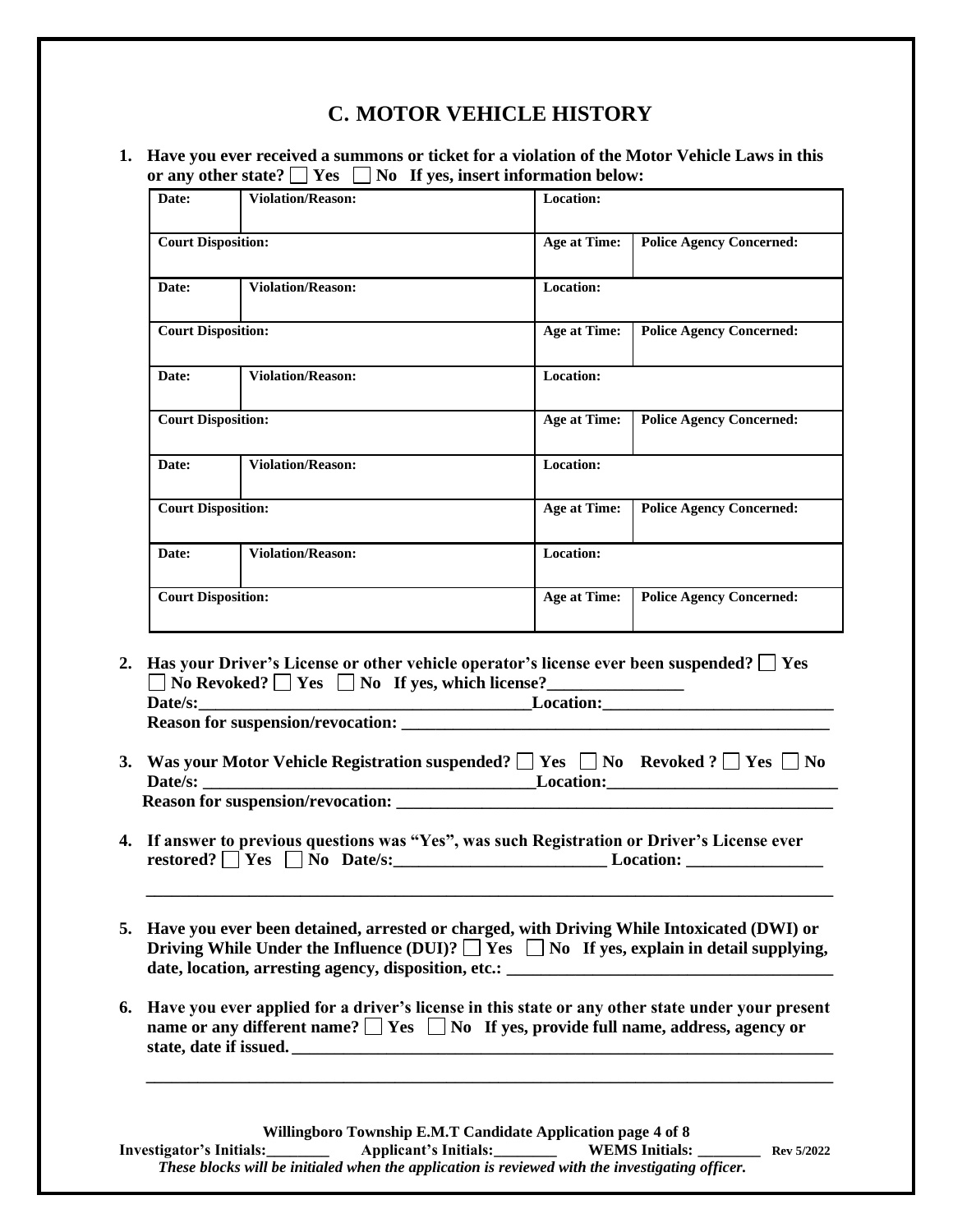**7. To the best of your knowledge, how many points are currently on your driver's license? Please indicate: \_\_\_\_\_\_\_\_\_\_\_\_\_\_\_\_\_\_\_\_\_\_\_\_\_\_\_\_\_\_\_\_\_\_\_\_\_\_\_\_\_\_\_\_\_\_\_\_\_\_\_\_\_\_\_\_\_\_\_\_\_\_\_\_\_\_\_\_\_\_\_\_\_**

### **D. EMPLOYMENT**

#### **1. Present Employer:**

| Name/Company:   |             | <b>Phone No:</b> |                                 |
|-----------------|-------------|------------------|---------------------------------|
| <b>Address:</b> | No./Street  | City/Town        | <b>Zip Code</b><br><b>State</b> |
| Date Hired:     | Supervisor: |                  |                                 |
| <b>Duties:</b>  |             |                  |                                 |

**2. List below, chronologically, THE MOST RECENT DATES FIRST, each and every place you were previously employed (including part time). Give correct, full address. GIVE DATES OF IDLENESS BETWEEN PERIODS OF EMPLOYMENT IN PROPER SEQUENCE:**

| From (mo/yr):<br>To (mo/yr):    | Name/Address of Employer (include zip code): | <b>Phone No:</b><br>Occupation: |
|---------------------------------|----------------------------------------------|---------------------------------|
| <b>Immediate Supervisor:</b>    | <b>Reason for Leaving:</b>                   |                                 |
| From $(mo/yr)$ :<br>To (mo/yr): | Name/Address of Employer (include zip code): | <b>Phone No:</b><br>Occupation: |
| <b>Immediate Supervisor:</b>    | <b>Reason for Leaving:</b>                   |                                 |
| From (mo/yr):<br>To (mo/yr):    | Name/Address of Employer (include zip code): | <b>Phone No:</b><br>Occupation: |
| <b>Immediate Supervisor:</b>    | <b>Reason for Leaving:</b>                   |                                 |

**3. Were you ever terminated, laid off, fired or asked to resign from employment? Yes No How many times?**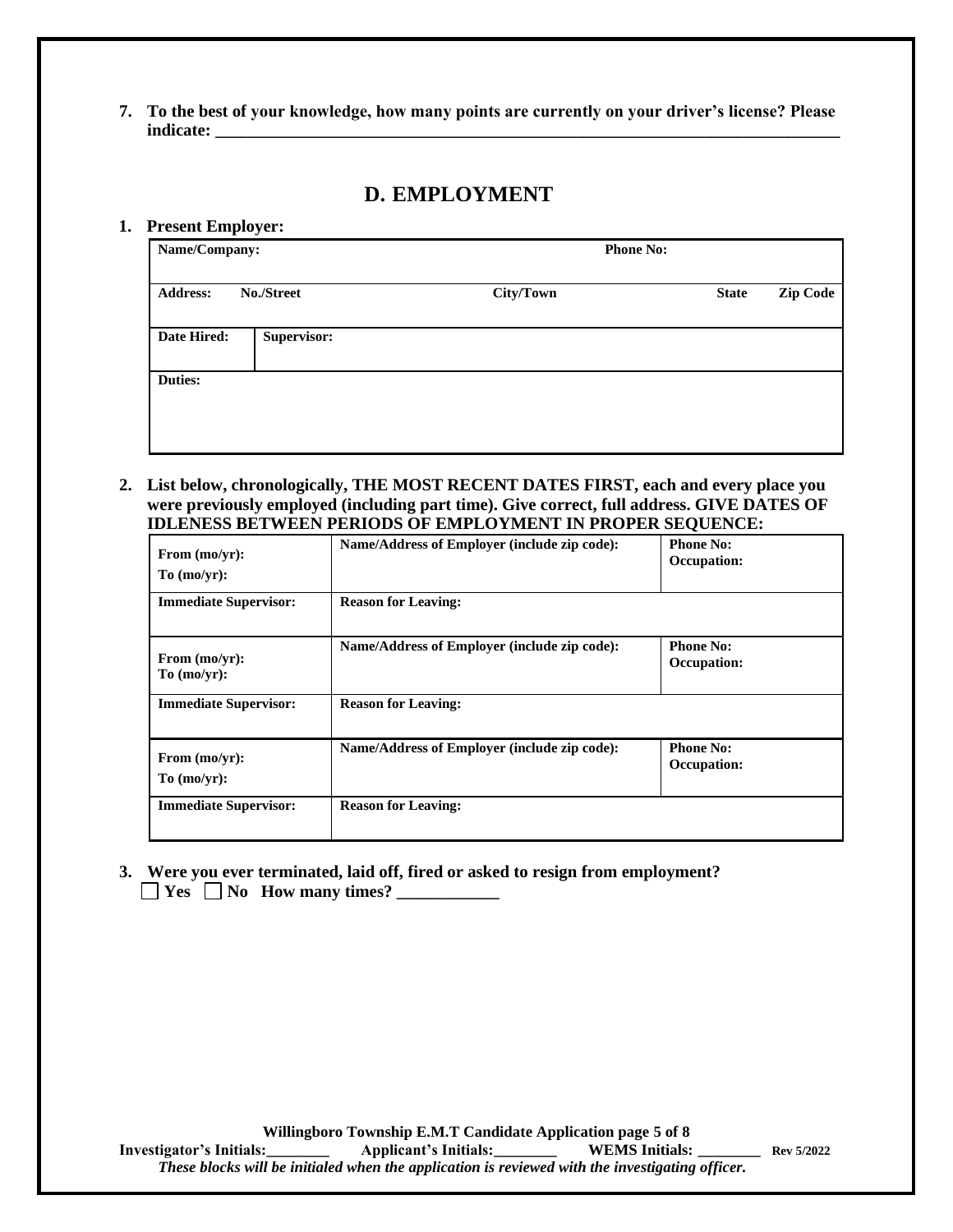# **E. APPLICANT'S CRIMINAL HISTORY**

| 1. Have you ever been (check all applicable boxes) by any police / law enforcement agency,<br>college / university or campus police or security agency: $\Box$ Yes $\Box$ No to all. |                |     |                                                                                                    |
|--------------------------------------------------------------------------------------------------------------------------------------------------------------------------------------|----------------|-----|----------------------------------------------------------------------------------------------------|
|                                                                                                                                                                                      |                |     | a. Arrested b. Indicted c. Convicted d. Received a Criminal Summons                                |
| e. Received a Civil Citation $\Box$                                                                                                                                                  |                |     |                                                                                                    |
|                                                                                                                                                                                      |                |     | If checked, explain in detail below giving date, reason, agency and disposition:                   |
|                                                                                                                                                                                      |                |     | 2. On probation or parole of any type? $\Box$ Yes $\Box$ No If yes, explain in detail:             |
| 3. Are you aware of any outstanding criminal / civil summons or warrants for your arrest?                                                                                            |                |     |                                                                                                    |
| 4. Have you ever assaulted anyone (i.e. fights, domestic violence etc.)? $\Box$ Yes $\Box$ No                                                                                        |                |     |                                                                                                    |
|                                                                                                                                                                                      |                |     | <b>F. PUBLIC SAFETY EXPERIENCE</b>                                                                 |
| 1. Do you have experience as an intern, volunteer, or cadet with this agency, or any other                                                                                           |                |     | <b>E.M.T./emergency medical service/public safety agency?</b> $\Box$ Yes $\Box$ No If yes, provide |
| 2. Do you have experience as a member, paid or volunteer, or any other emergency medical                                                                                             |                |     | service/public safety agency or rescue squad? $\Box$ Yes $\Box$ No If yes, provide agency, dates,  |
| 3. Do you personally know any Willingboro Township E.M.T.'s? $\Box$ Yes $\Box$ No<br>If yes, list names below and length of time you have known them:                                |                |     |                                                                                                    |
| 4. Do you have skills or training in the following areas?                                                                                                                            |                |     |                                                                                                    |
| <b>Training</b>                                                                                                                                                                      | N <sub>0</sub> | Yes | <b>Course Certification/Level</b>                                                                  |
| <b>Emergency Driving/CEVO</b>                                                                                                                                                        |                |     |                                                                                                    |
| <b>Incident Command System I-100</b>                                                                                                                                                 |                |     |                                                                                                    |
| <b>National Incident Management</b>                                                                                                                                                  |                |     |                                                                                                    |
| <b>System I-700; I-800</b>                                                                                                                                                           |                |     |                                                                                                    |

**Hazmat Awareness**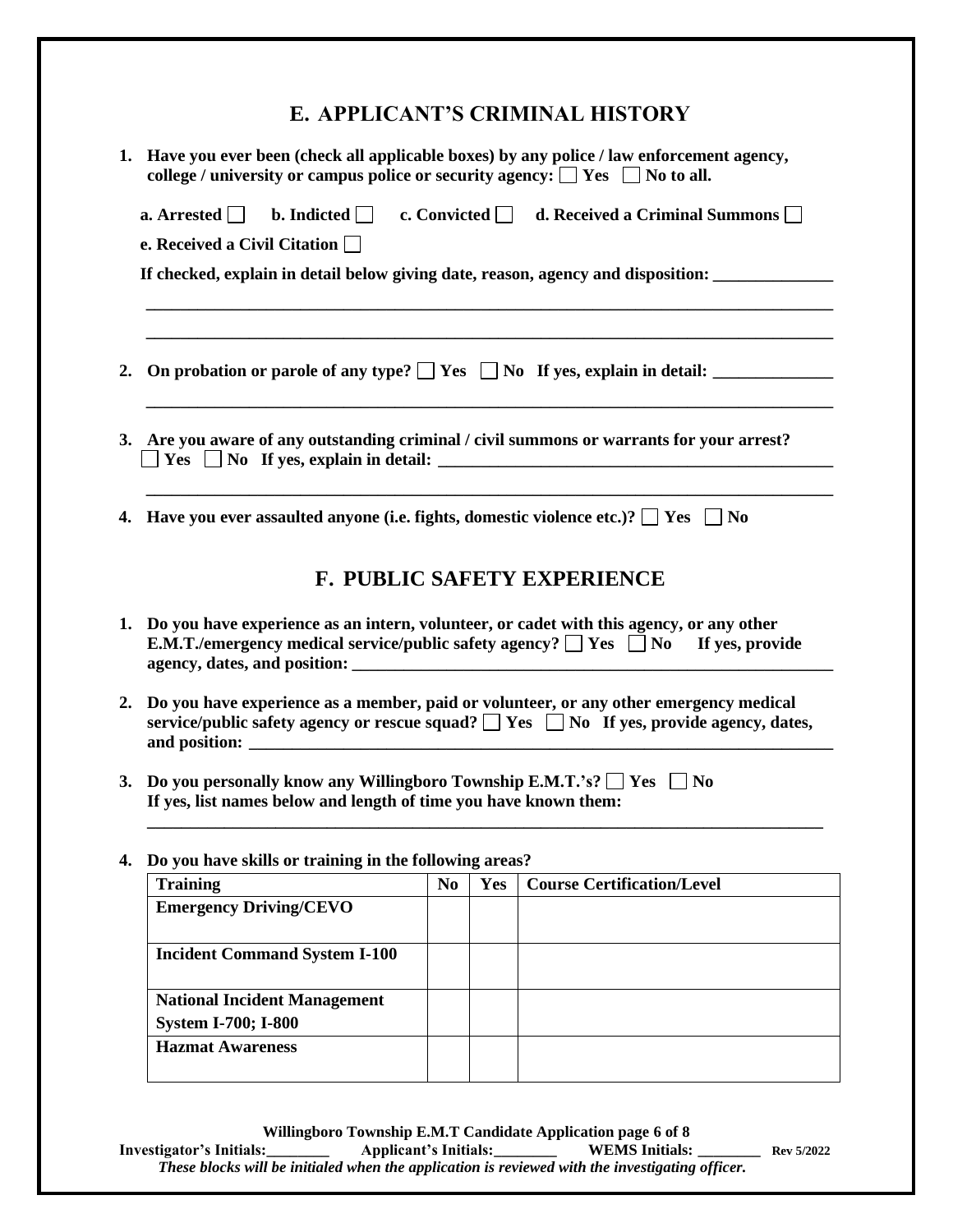## **G. PERSONAL REFERENCES**

| (NOT TO BE SWORN MEMBERS OF THE WILLINGBORO TOWNSHIP EMS DEPARTMENT |  |
|---------------------------------------------------------------------|--|
| OR ANY OTHER PERSON LISTED IN THIS APPLICATION)                     |  |

**Willingboro Township E.M.T Candidate Application page 7 of 8 Investigator's Initials:\_\_\_\_\_\_\_\_ Applicant's Initials:\_\_\_\_\_\_\_\_ WEMS Initials: \_\_\_\_\_\_\_\_ Rev 5/2022**  *These blocks will be initialed when the application is reviewed with the investigating officer.*